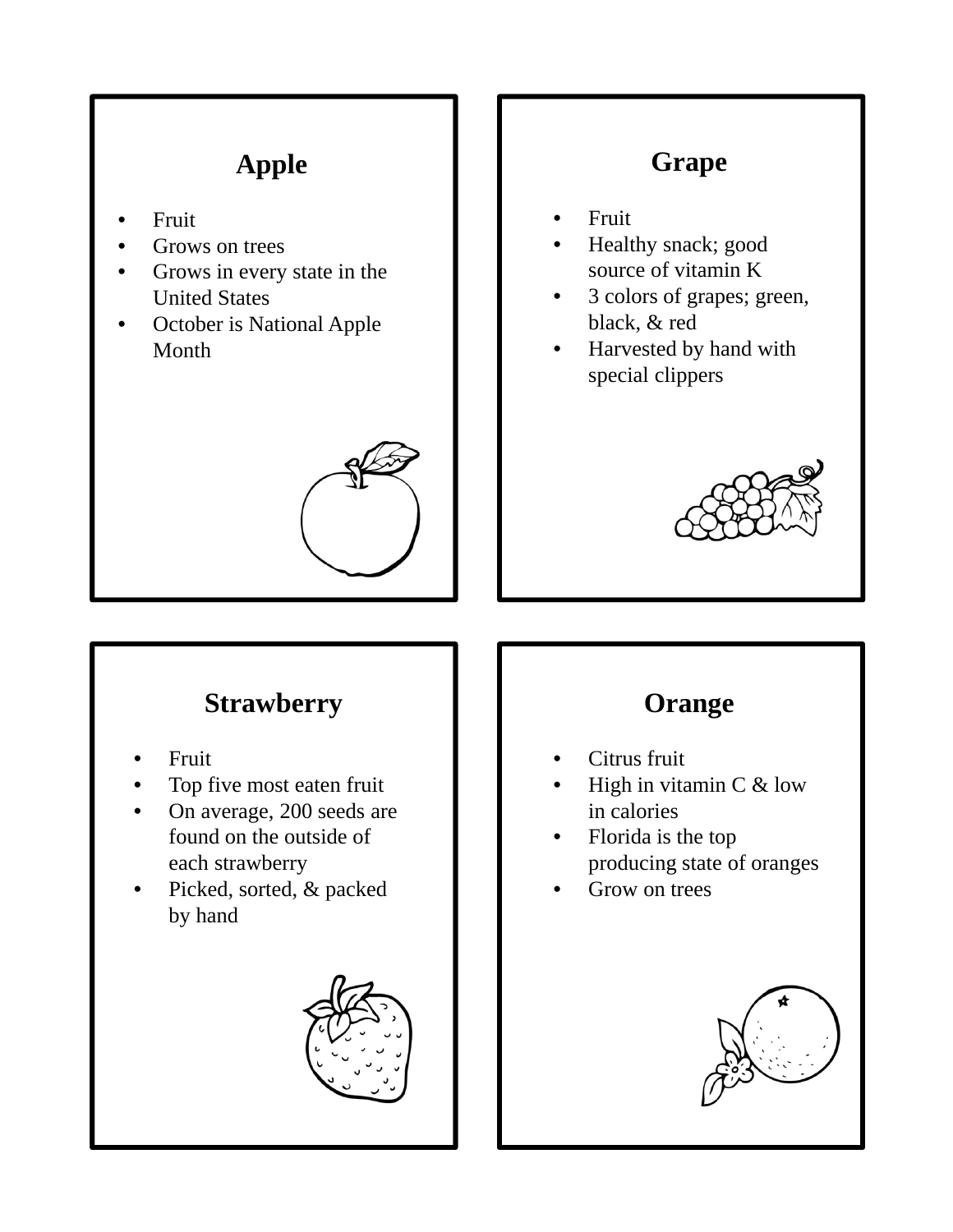#### **Pear**

- Fruit
- Grow on self-pollinating trees
- Contain vitamin C & potassium
- Found in fruit juices, baked goods, & fruit roll-ups



### **Carrot**

- Root vegetable
- Contains Beta-carotene for good eye and skin health
- Growing season ranges from 110 – 180 days
- Baby-cut carrots became popular in the late 1990s



#### **Peas**

- Pod-shaped, usually green vegetable
- High source of protein, fiber, iron, & antioxidants
- Grown as a cool season vegetable crop
- Pea plants can selfpollinate



### **Potato**

- Tuber vegetable
- America's favorite vegetable
- Potato chips were invented in 1853
- A person can eat on average 110 lbs. of potatoes per year

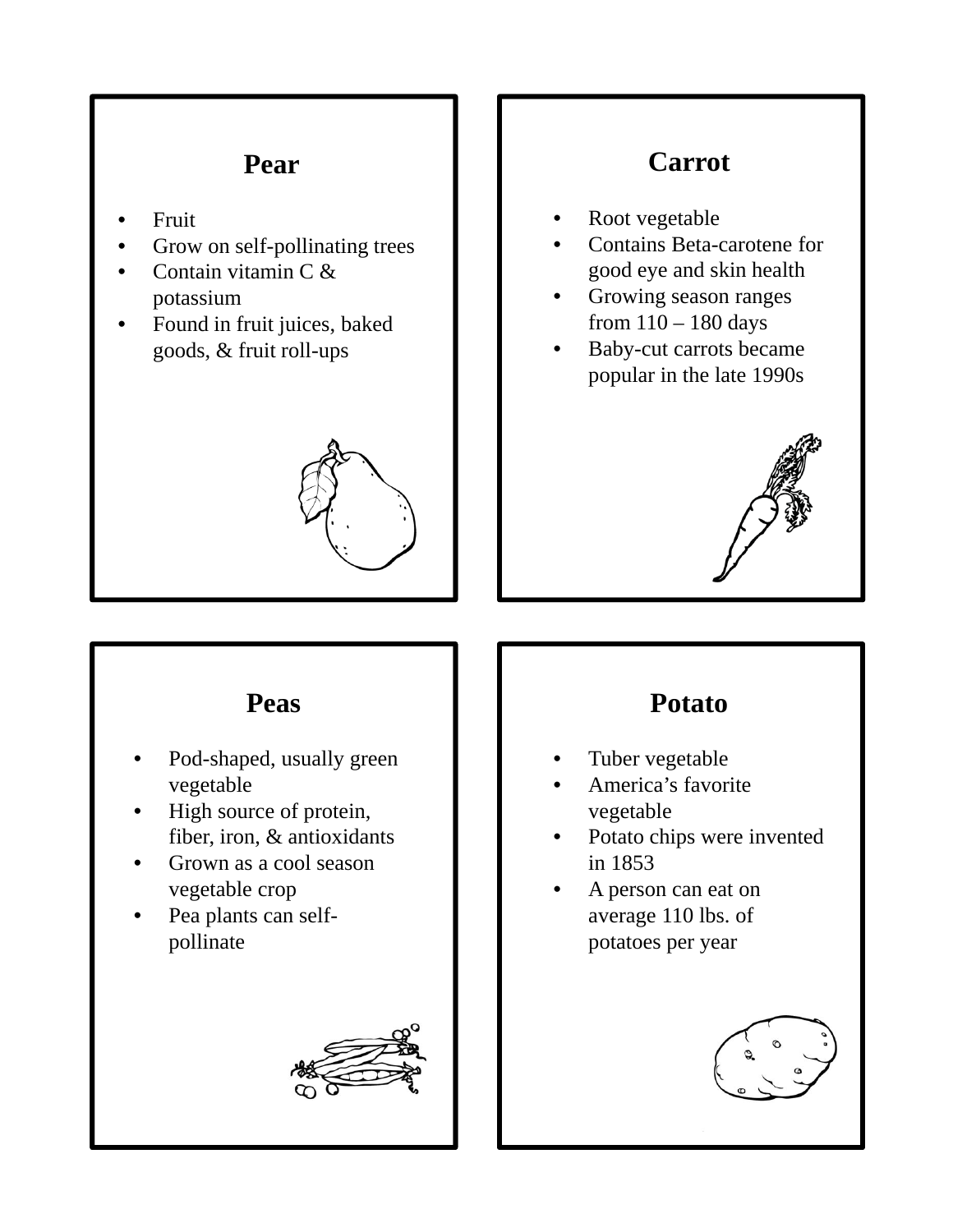## **Broccoli**

- **Vegetable**
- California is the leading state for broccoli production
- Grows better in cooler seasons such as winter and early spring
- Medical studies have shown broccoli to prevent some forms of cancer



## **Corn**

- Vegetable also known as Maize
- 3 varieties for humans to eat; dent (grain), sweet corn (vegetable), popcorn (food snack)
- America's most important cash crop
- Corn stalk can grow  $7 12$ feet tall



#### **Bananas**

- Fruit that grows in large, hanging bunches
- When ripe, they are yellow with a soft inside
- Bananas grow from plants, not trees
- India is the leading producer of bananas



# **Pumpkin**

- Scientifically, pumpkins are a fruit but can be prepared like a vegetable
- Normally orange, but can be yellow, white, green or red
- Pumpkin plant has both male & female flowers
- $100$  grams = 26 calories of energy

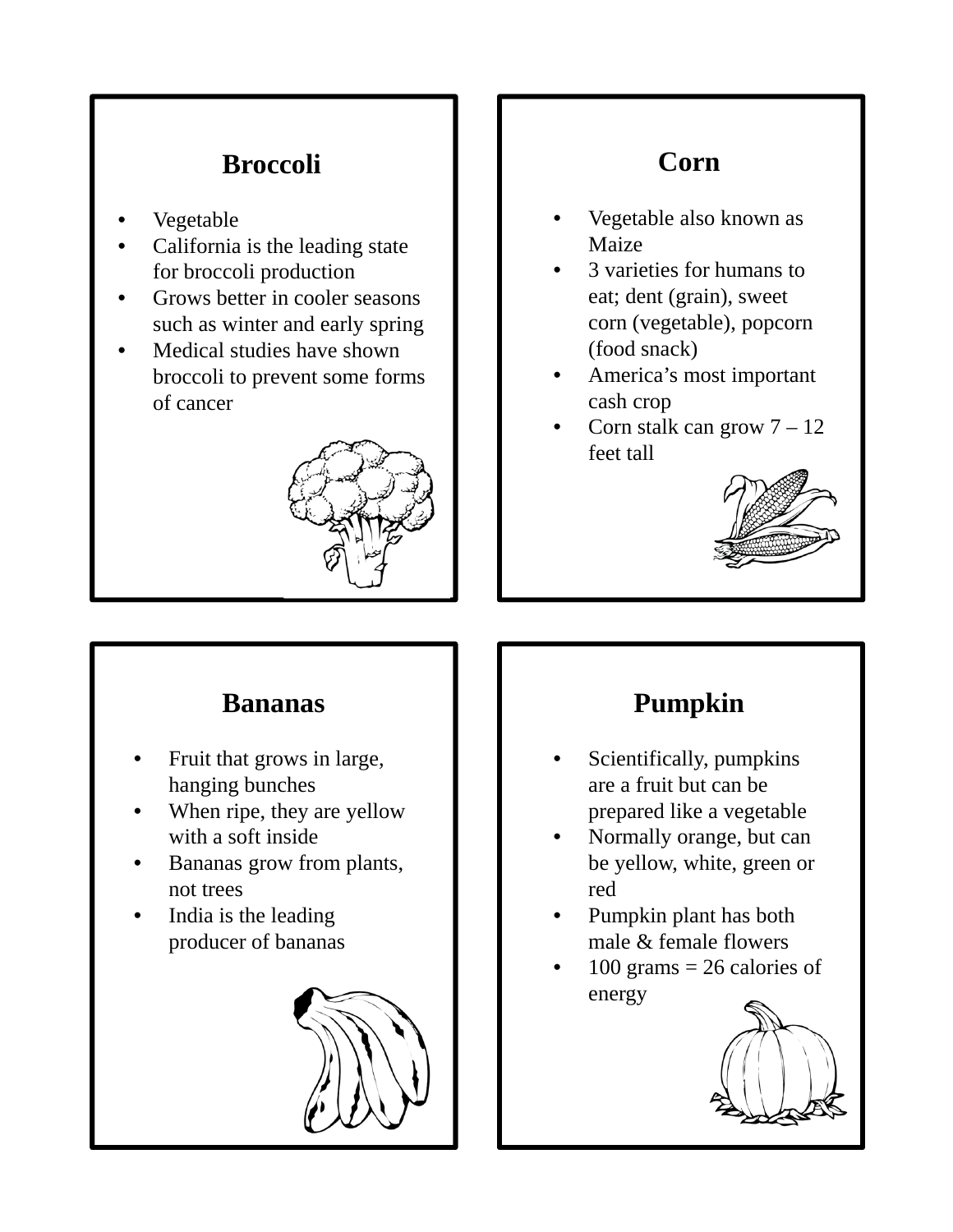### **Lemon**

- Sour-tasting, citrus fruit
- Not eaten as a fruit, but used as a flavor enhancer
- Eureka Lemons are available all year long
- Grow on trees



### **Chili Peppers**

- In the tomato family, chili peppers are the fruit of its plant
- 26 known species
- Originated in South America
- The red color taken from the pod is used in lipstick



### **Onion**

- Vegetable of several colors; white, yellow, purple, or red
- Provides flavor, color, & texture to many dishes
- High in vitamin  $C \& a \text{ good}$ source of fiber
- Sodium, fat, & cholesterol free



## **Pineapple**

- Tropical fruit
- Native to South America that grows from a plant
- A single pineapple can take over two years to grow
- Good source of manganese and vitamin C

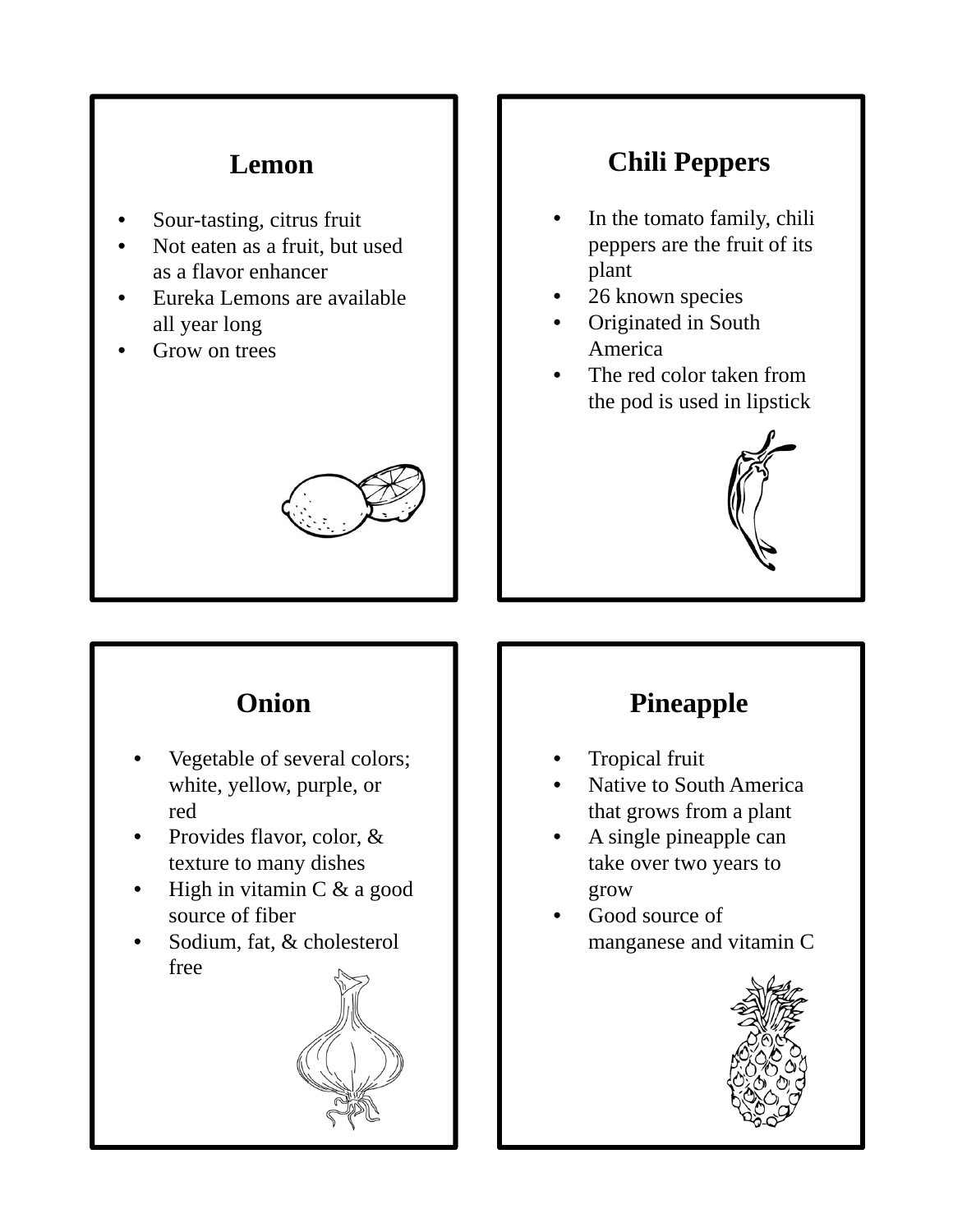#### **Watermelon**

- Classified as a fruit because it grows from a seed
- Member of the cucumber, squash & pumpkin family making it a vegetable
- Contains 92% water & 6% sugar
- Good for brain power and eye sight



### **Avocado**

- Fruit
- Avocado tree can produce 500 avocados per year
- 1 oz. of an avocado contains almost 20 vitamins & nutrients
- Harvested by hand



## **Celery**

- Vegetable
- Prepared in many other dishes like the onion
- Maintains its nutrients if cooked
- One stalk equals about 10 calories



## **Bell Pepper**

- A fruit because they grow from a flowering plant and contain seeds
- Also know as the sweet pepper
- Many colors; green, red, orange, purple, & yellow
- Good source of vitamin C